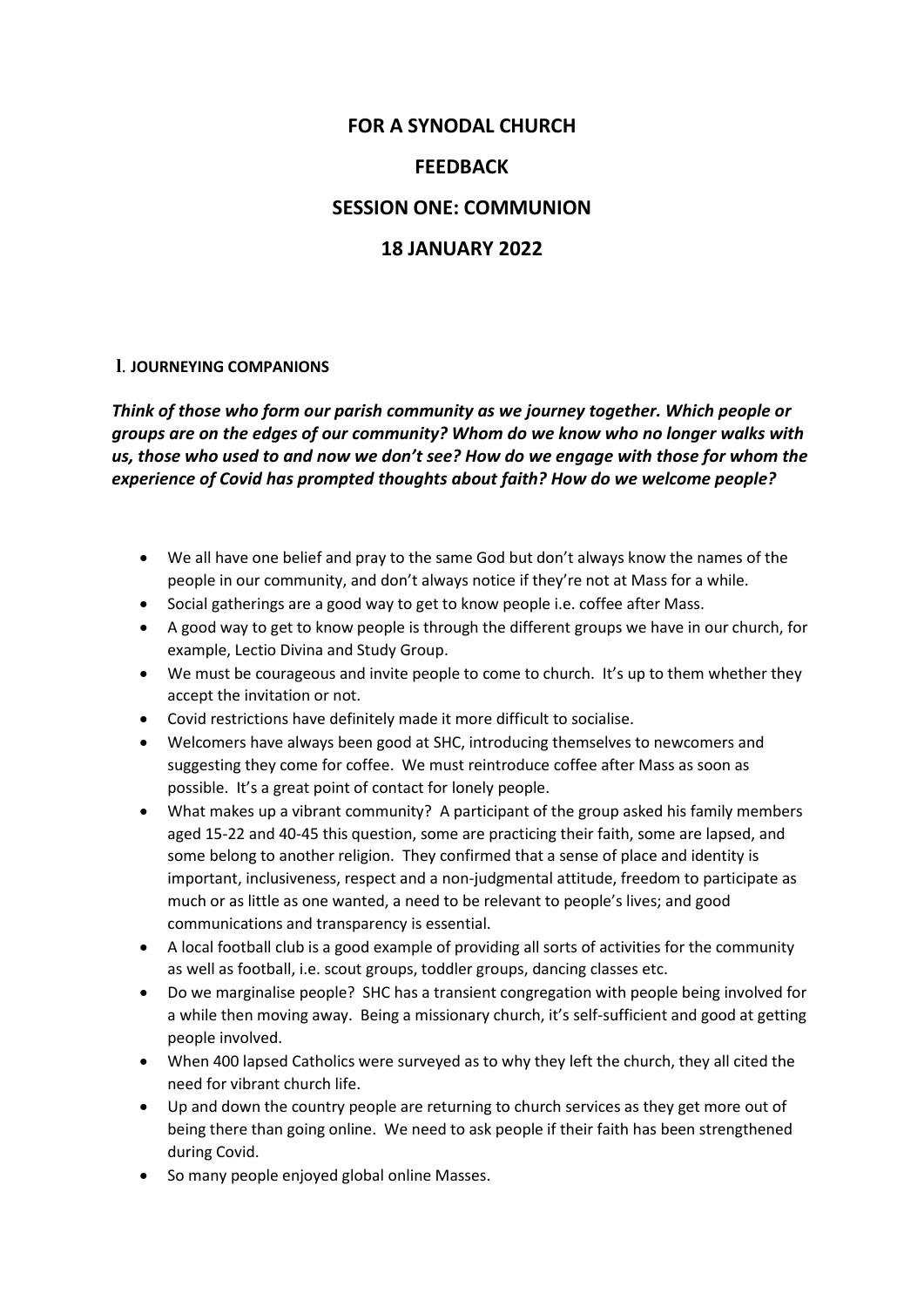- As we have fewer priests nowadays, part of the way forward is to go online for Mass.
- Mechanisms to get people together a welcoming and inclusive church. The great British reserve does hold us back.
- Being welcomed on even one occasion can be enough to bring people back.
- Every community should have structures in place, like this meeting, to get people together so they can get to know each other in an informal setting.
- We need to be more engaging say hello to someone you don't know after Mass. Having conversations in this way builds community.
- Is the Church good at encouraging people to be more engaging? Could it improve? This can't be forced, it has to come naturally. We can encourage each other to be more friendly and engaging and make sure the housebound are given the chance to be involved in other ways.
- We must also remember the lonely (particularly from Covid Lockdown) and lonely priests; physical, emotional and intellectual loneliness
- House groups / group gatherings have a key role as these allow us to look out for each other. Organised House Groups ensure that everyone in the church community is included in at least one social group and no one feels isolated.
- We need to find respectful ways of engaging with Catholics no longer attending church
- The biggest challenge is how better to engage young people; some progress has been made but we don't have the answer yet. What do young people want? Livelier music, more participation, youth led services ?
- We need resources to support 18-25 year-olds especially as they leave home and join different environments.
- There are many pressures on children particularly to study and work hard, to achieve high grades, to build a career. These pressures seem to be regarded as paramount.
- Sacred Heart is investigating the concept of *Family Catechism* where teaching the youth about the faith becomes an action that engages the whole family. This is really important for families that are returning to church, perhaps after the birth of children or some other lifechanging event.
- It's great that the Verona Fathers at SHC are a missionary order. We're very fortunate. They give us something we haven't experienced before, how they deal with poverty and basic survival in the missions. Their stories engage people and teach them what goes on in the real world.
- SHC is a welcoming church and during Covid the priests went out to give Holy Communion and comfort to the housebound and those caring for sick relations.
- SHC is an active church with the number of activities increasing and revolutionising our church, maybe due to Covid.
- SHC is a very different experience to other churches; it is a mission church open to all, every day . It is a church of many nationalities – 38 identified ! - welcoming to all.
- The Alpha course has opened doors and given yet another opportunity to be welcoming.
- Our priests are dedicated to the missionary cause and are supportive and caring.
- Pope Francis has made a difference to the Catholic Church, making it better known.
- Do we know who the marginalised are? The church as a whole is not good at seeking them out.
- We must listen to our church community and think about non-Christians how to make opportunities and build structures to listen to them and grow the church.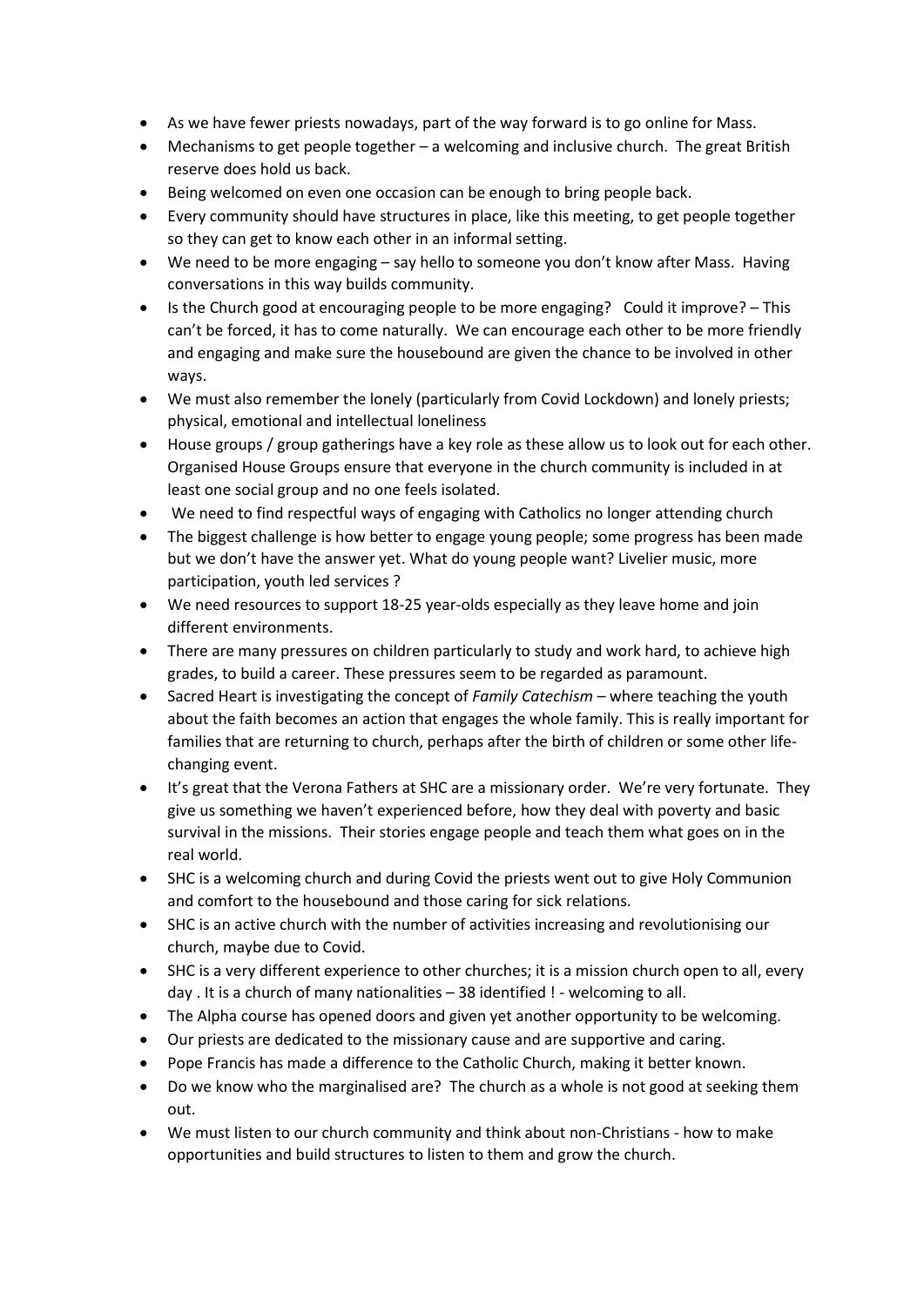• There is a lack of encouragement & opportunities offered to the laity for Continuing Faith Development, unless one wishes to become a Catechist.

#### **STATEMENT: The Church is good at accompanying people on their journey of faith?**

• **Overall : Agree** \*\*

### **II. LISTENING**

*Do we listen to each other? How do we best do this – people to people, clergy to clergy, bishops to bishops? How do we deepen our listening, making it a "a listening of the heart" and not just of the issues and subjects at hand? How do we ensure that the Church responds to the culture and needs of society?* 

- If we listen to each other, progress will be made a bit like what we're doing at this meeting.
- Do we do it often enough? Can we question the clergy and bishops? The press does it it would be good to open up communications and talk directly with the individuals concerned.
- Do we read Catholic newspapers which cover a lot of difficult topics and give differing views?
- We can also pick up and learn a lot from the internet which have forums to which we can respond.
- How do we best listen? It's best to get a variety of opinions, not just talk within our own groups who are coming from the same platforms.
- Try and be more inclusive listen and gain confidence feel comfortable to share our thoughts with others. Befriend different people and give them time to express their views.
- Views of the church can be difficult to deal with atheists point fingers and blame the church when things go wrong. We need to unite and support each other. There's not enough discussion among us. We should talk about the problems together.
- The Church is stronger than events it always recovers.
- Bring people in and listen to them don't judge them.
- We need to know what's happening we go to church but don't look outside it. We were never taught to listen. We need to read the Catholic tabloids to know what's going on.
- We need to improve our listening by welcoming and talking to people outside church and in group meetings.
- If people feel uncomfortable joining groups, they put up barriers. We must find a way of making them feel comfortable. Having a social life and expanding it will make people more ready to engage.
- Invite outside people into our community, even if we find it difficult. It's sometimes embarrassing to talk to non-Catholics about our religion. We should find ways of attracting people to our church.
- People would value the opportunity to talk to our clergy and bishops. The Tea with Fr Julio Zoom sessions were a good innovation.
- The homily at Mass is the "Jewel in the Crown"; time to listen to the priest
- Listen to each other; be prepared to discuss issues with the priests.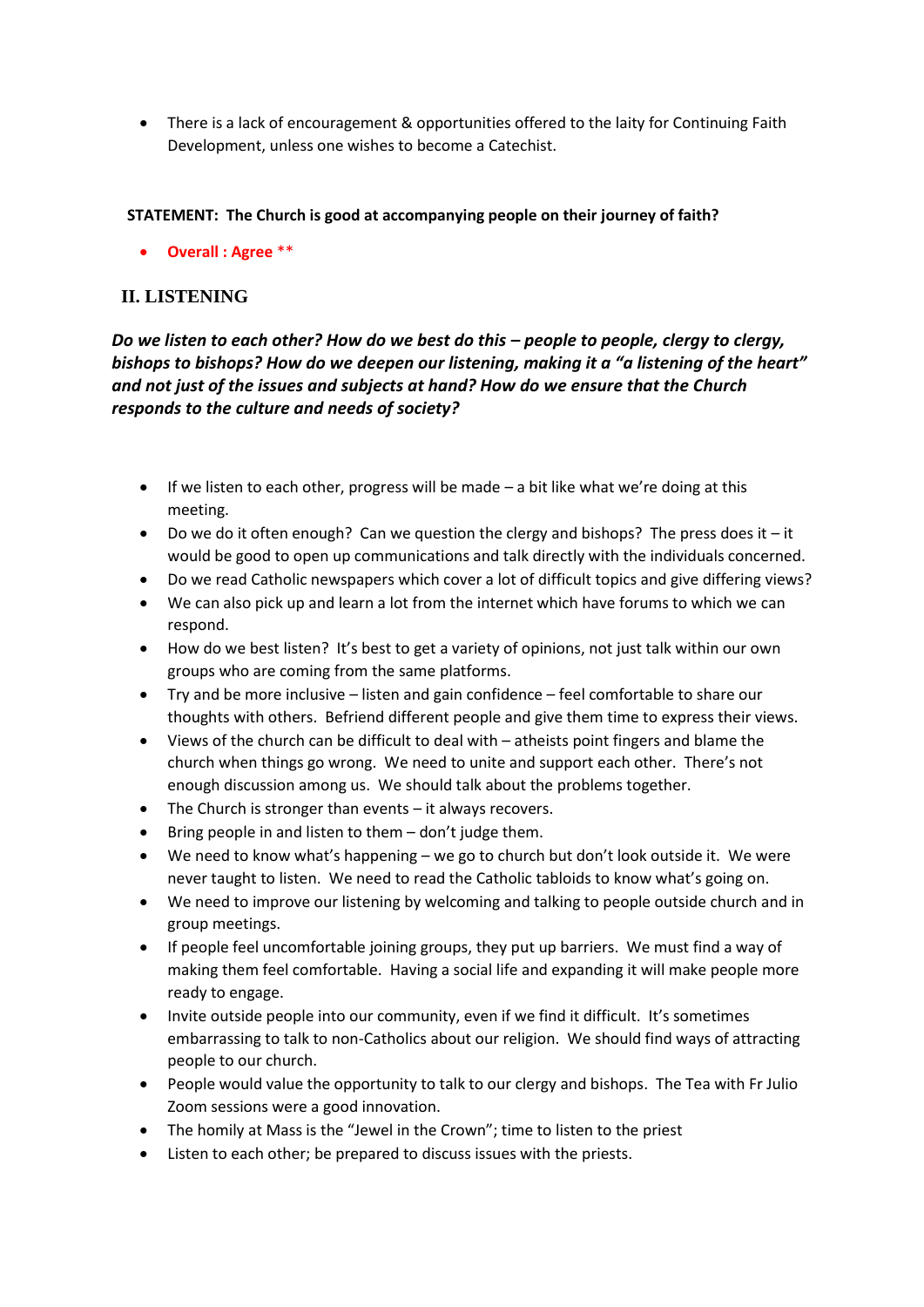- Funerals and baptisms are no longer community events; such good opportunities to share if they were.
- One of our participants was educated by monks who were a mystery to them until they realized they were actually human!
- There used to be a big divide between clergy and the laity. Since Vatican II laity and women have participated much more in the church's activities.
- People opt out of helping at church too busy. Priests need to ask for volunteers and ask people to come to church. Missionaries have lots of experience of doing this.
- People don't want to get involved. Their relationship with Jesus needs to grow we cannot remain children in our faith.
- After Pentecost the disciples were filled with the Holy Spirit. Faith comes with prayer.

#### **STATEMENT: The Church is good at heart to heart listening?**

• **Overall : Neither agree or disagree\*\***

## **III SPEAKING OUT**

## *What is the communication like in our group/parish/diocese? Do we have the freedom to speak freely, openly, and respectfully? How am I living out my Christian life?*

- If we are Christians are we happy to speak about everything? We must stand up for our beliefs.
- Do we feel able to speak to others about our spirituality ? Do we speak to the priests about the matters that trouble us.
- Take responsibility and intervene if needs be if a service is being disrupted; but we wary of potential reactions to intervention.
- Pray before speaking out about controversial subjects; prepare what you want to say
- We can always find a way to bring our religion naturally into conversations with nonbelieving friends: interesting snippets from homilies, new friends at church, new ideas from Lectio Divina, as well as standing up for our Pro-Life beliefs, however awkward and uncomfortable we may feel. If we stand up for Jesus now, He'll stand up for us on Judgement Day.
- Many of us have friends who aren't Catholic but are happy to accept different beliefs so we can experience no difficulty in expressing our faith and personal beliefs.
- We have lots of non-Catholic friends and difficult questions can arise. We must share our beliefs and let others share theirs. It is important to put our viewpoint across.
- Actions of communion and behaviour can achieve more than speech.
- Don't be afraid to say that we believe. We have respect for each other and can say why we believe in the church's teachings.
- How are we living out our Christian lives? We make sure our faith is known. Let people know how much our faith means to us. This could make people interested – the power of example.
- One participant has two grown up children looking for a church to belong to. SHC is the most appropriate, but they're looking at different denominations to see what they have to offer. Maybe they should do the Alpha course?